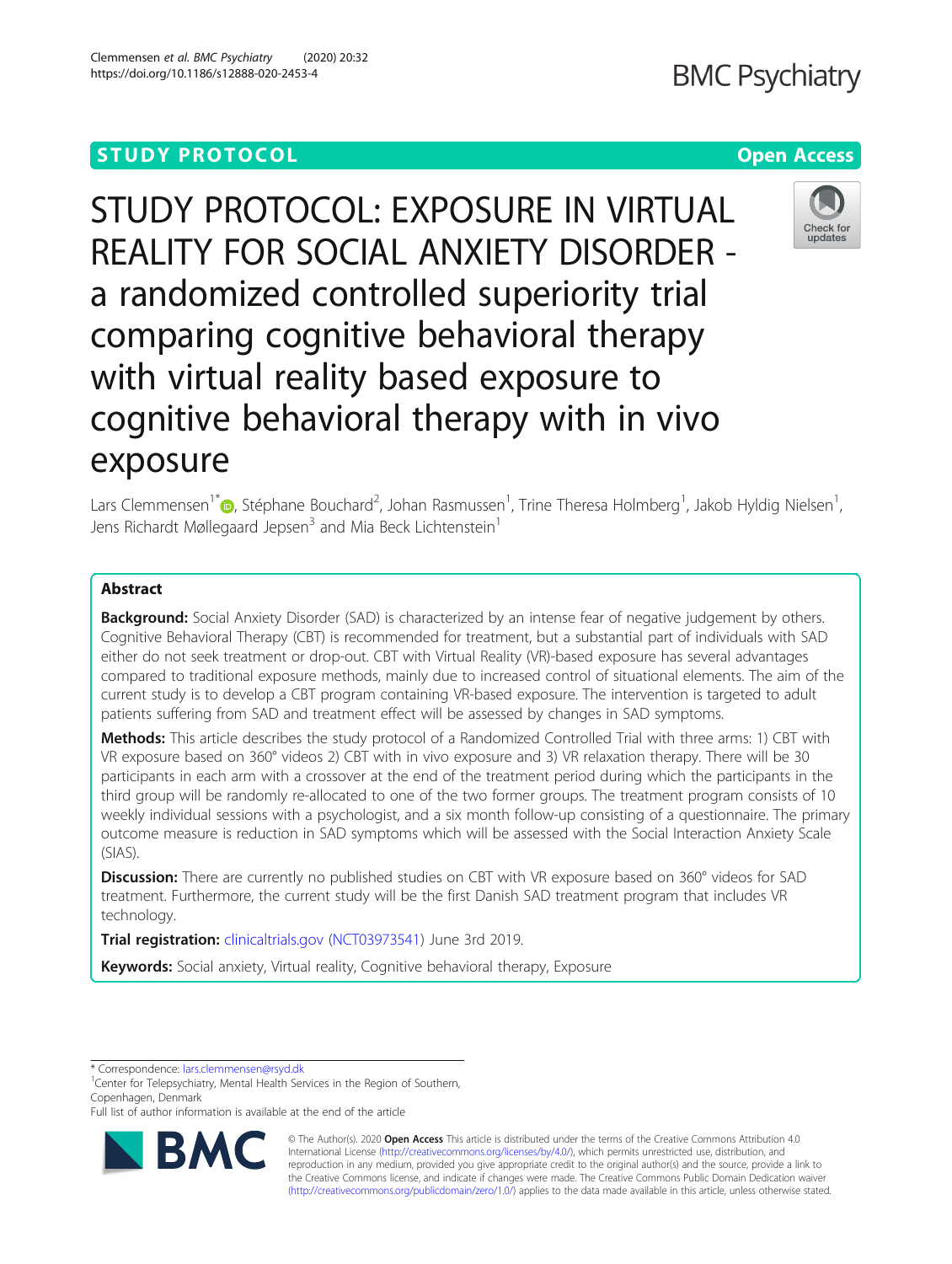# Background

Social Anxiety Disorder (SAD) is a common yet underreported mental disorder with an estimated lifetime prevalence of  $3-13\%$  $3-13\%$  $3-13\%$   $[1-3]$  $[1-3]$ , and low rates of spontaneous remission [[4\]](#page-7-0). Patients with SAD experience intense and persistent fear during social interactions, where he or she might be negatively evaluated by others (e.g. public speaking, shopping). Symptoms include a high degree of bodily symptoms, such as sweating, trembling and increased heart rate, causing avoidance behavior when exposed to social situations (e.g. education, work) and significant functional impairment [\[5](#page-7-0)]. SAD is therefore highly debilitating, and the majority of individuals with social anxiety reports numerous problems with individual and social adjustments, as well as impairment in academic and professional functioning [\[6](#page-7-0)].

SAD often co-occurs with other psychiatric conditions such as additional mood disorders, substance use disorders, and is significantly associated with suicidal ideation [[7,](#page-7-0) [8](#page-7-0)]. Despite its frequency and severity, only between one third and half of people with SAD seek treatment [[5,](#page-7-0) [9\]](#page-7-0). This may be linked to the nature of the disorder itself, as people with SAD avoid healthcare services like they would any other social interaction [\[7](#page-7-0)]. Factors such as embarrassment associated with help-seeking and fear of what others might think have been found to prevent individuals with SAD from seeking treatment [[7\]](#page-7-0). In addition to the disorder-specific issues, futher barriers exists in regards to accessing treatment such as the lack of skilled therapists, lack of evidence-based treatments and long waiting lists [[10\]](#page-7-0)..

The recommended psychological treatment for SAD is the exposure technique imbedded in Cognitive Behavioral Therapy (CBT) [\[2](#page-7-0), [5](#page-7-0)]. CBT for SAD combines cognitive restructuring with exposure [\[11](#page-7-0)]. In exposurebased therapy, exposures to social situations are used to test and disprove the patient's predictions about the danger in a particular situation thereby developing new, realistic mental representations associated with the feared stimuli [\[12](#page-7-0), [13](#page-7-0)]. Patients with SAD often have excessively high standards for social performance, and a strong fear of ridicule [\[12](#page-7-0), [14\]](#page-7-0). Thus, it can be particularly helpful to encourage patients to behave in ways that they would consider unacceptable. i.e. intentionally acts against their excessively rigid rules for social interaction while observing the consequences [\[12](#page-7-0), [14](#page-7-0)].

Exposure has traditionally taken place as either.

- a) In vivo: directly facing the feared situation.
- b) Imaginary exposure: imagining the feared situation (can be facilitated through pictures or videos).

In vivo exposure is effective  $[14]$  $[14]$  but is costly, timeconsuming and situational elements, such as the reaction of others, are difficult to control [\[15](#page-7-0), [16](#page-7-0)]. Furthermore, many patients are rather unwilling to expose themselves to the real situation since it is considered too frightening [[17\]](#page-7-0), and there is a risk of encountering familiar people revealing that the person is in therapy.

Conversely, imaginary exposure may lack realism and intensity [\[18\]](#page-7-0), and can be difficult for people who are unable to imagine vividly, it is also easy to avoid imagining their phobia-inducing situations, or for the patient to overwhelm themselves with images [[17](#page-7-0), [19\]](#page-7-0). Recently, researchers and clinicians have started to use Virtual Reality (VR) to overcome these difficulties [[15,](#page-7-0) [16](#page-7-0)].

## Virtual reality- based exposure

VR is the use of computer and behavioral interfaces to simulate the behavior of 3D entities that interact in real time with each other and with a user immersed via sensorimotor channels [[20\]](#page-7-0). It immerses the user in a computer generated or video-based virtual environment [[21\]](#page-7-0) . This enviroment can be created using either computer graphics or 360° 3D videos [[21](#page-7-0)–[23](#page-7-0)]. Studies on the effect of VR-based treatment for different types of phobias (e.g. agoraphobia and fear of flying) have revealed great potential  $[21]$  $[21]$ , and a study showed that 76% of participants preferred VR-based exposure over in vivo exposure [[24\]](#page-7-0). In addition to high levels of preference, VRbased exposure does have several advantages:

- Virtual exposure scenarios can be very similar to real life situations [[25](#page-7-0)], and it is possible to control and regulate situational factors, such as degree of exposure for the patient and the reactions of other people in the scenario [[26](#page-7-0)].
- Exposure scenarios can be presented to the patients, while still in the comfort and safety of a therapeutic room [[25](#page-7-0)],
- The flexibility of VR allows the patient to experience situations that are worse and more exaggerated than those that are likely to be encountered in real life [[17](#page-7-0)]. Thus it is possible to expose patients to others' negative reactions, in a safe environment where they can learn that this is not dangerous, and that they can handle even the social ridicule they fear the most.
- Patients know that it is not real but their minds and bodies behave as if it is real. Hence people will more easily face difficult situations in VR than in real life and be able to engage in more adaptive behaviors [[27\]](#page-7-0).
- VR sessions often requires less time than in vivo sessions, and can be planned more flexibly and for less costs [[28](#page-7-0)]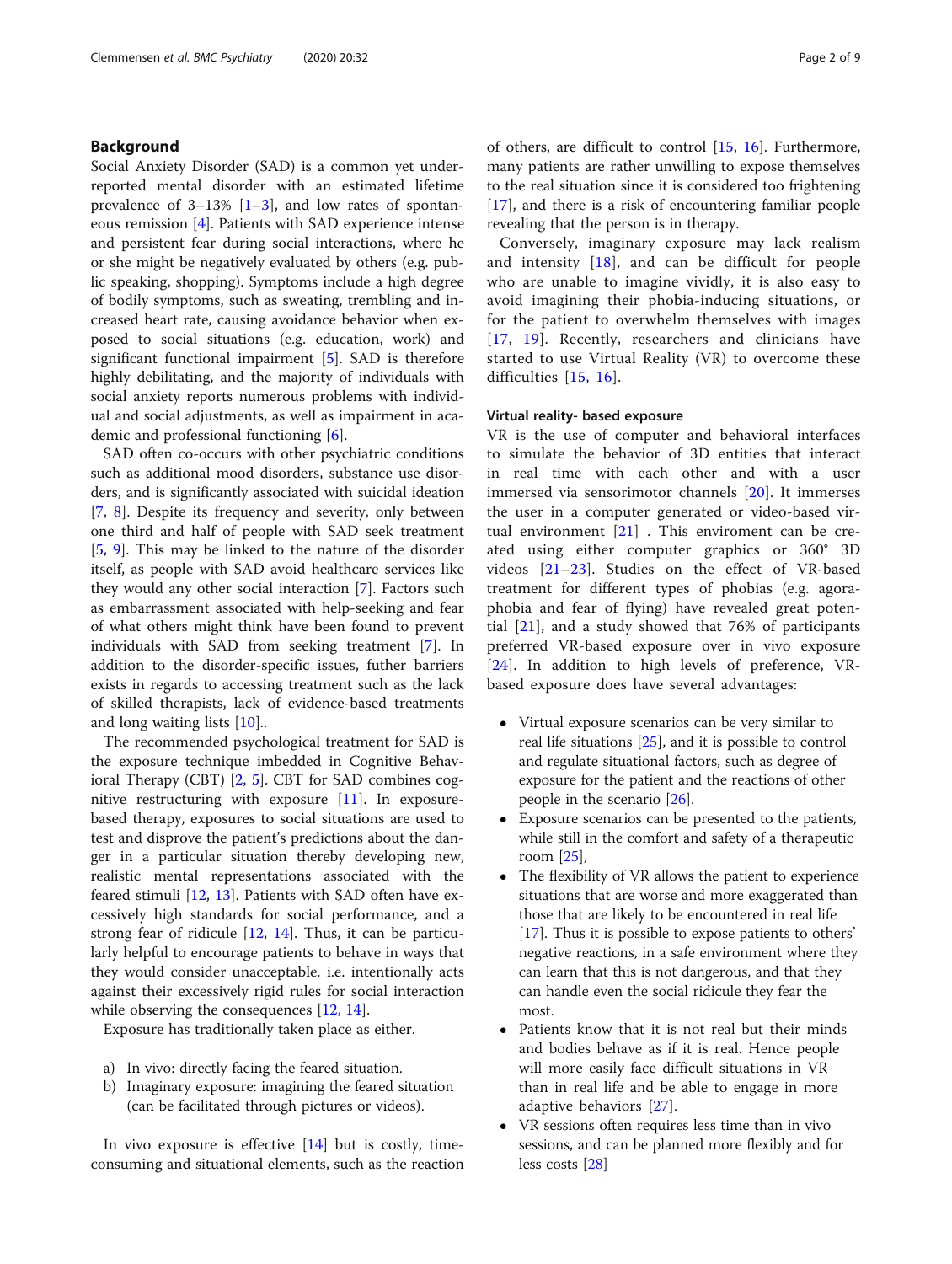Seven meta-analyzes [[9](#page-7-0), [29](#page-7-0)–[34\]](#page-7-0) have been published on CBT with VR-based exposure for anxiety, and six of these include studies on SAD [\[9](#page-7-0), [29](#page-7-0)–[31,](#page-7-0) [33](#page-7-0), [34\]](#page-7-0). All found superior effect of CBT with VR-based exposure compared to imaginary exposure, and similar effects when compared to in vivo exposure, with a recent study finding superior effect of CBT with VR-based exposure even when compared to in vivo [\[28](#page-7-0)]. Treatment effects have been shown to persist over a number of years [[27](#page-7-0)], and a recent metaanalysis found persistent benefits of treatment after CBT with VR-based exposure comparableto face-to-face therapy [\[17\]](#page-7-0). Furthermore, a meta-analysis found that the CBT with VR-based exposure promoted benefits which carry over to real life, and leads to significant behavior change in real-life situations, [[32](#page-7-0)] this analysis however, did not include SAD specific studies [[32\]](#page-7-0).

These meta-analyzes include only five [[28](#page-7-0), [35](#page-7-0)–[38](#page-8-0)] randomized controlled trials (RCTs) on VR-based treatment for SAD which, however, all found significant improvements in SAD after VR-based treatment. Regarding the individual studies, one study comparing VR exposure with a waitlist group found a significant higher improvement in measures of anxiety in the VR exposure group [[35\]](#page-7-0). Two studies found no significant difference between VR-based and in vivo exposure [[36,](#page-7-0) [37\]](#page-8-0), and Bouchard et al. (2017) [[28](#page-7-0)] found VR exposure to be superior to in vivo exposure, whereas Kampmann et al. (2016) [[38\]](#page-8-0) found that in vivo exposure without CBT was more effective than VR-based exposure without CBT. However, as exposure was not performed in the context of CBT, direct comparison to the other studies is not possible.

The current evidence thus supports the clinical efficacy of CBT with VR-based exposure, and it is suggested that if the potential of VR is fully explored it might be more effective than in vivo [\[28](#page-7-0)]. However, the fact that these meta-analyzes include a total of only six [[28,](#page-7-0) [35](#page-7-0)– [39\]](#page-8-0) (RCTs) and only four of these compare CBT with VR-based exposure to both an in vivo and a control group [[28](#page-7-0), [37](#page-8-0)–[39\]](#page-8-0). The strength of the evidence base is also weakened by the use of small sample sizes  $(n < 30)$ [[29\]](#page-7-0) [\[32](#page-7-0), [40](#page-8-0)] and the use of waiting lists patients as control groups [[41\]](#page-8-0), as waiting list control designs may overestimate intervention effects [[42\]](#page-8-0). Patients assigned to a waiting list appear to improve less than would be expected for people who are concerned about their behavior and are taking steps to change. This contrasts with studies not employing waiting list designs in which control group patients tend to improve [\[43](#page-8-0)].

So far, CBT with VR-based exposure for SAD has been conducted by the use of computer-generated social environments. This method requires the computer to recreate (render) in real time all the virtual stimuli in order to adapt the user's movements and interactions with the virtual stimuli. The advantage of real time 3D rendering is that the user can explore the virtual environment at will and at his her or her own pace. The disadvantages it that it takes computer power and time, and all stimuli has to be synthetic (digitized). Also, it is difficult and expensive to develop [[44\]](#page-8-0). Using 360° videos avoids some limitations of real time rendering of 3D stimuli as it is more realistic, less expensive and requires minimal training, and developers can use real stimuli. All this contributes to making it easier to implement. However, the user cannot fully explore the environment (i.e., cannot go in directions that were not filmed in the video) or at his or her own pace (i.e., event will occur as already planned and filmed in the video). Video-based CBT with VRbased exposure has not yet been applied to SAD, but a study on social anxiety in the context of psychosis revealed positive results [\[45](#page-8-0)].

In 2017 Centre for Telepsychiatry did a pilot study (manuscript submitted) investigating the ability of 360° videos to trigger an anxiety response in patients with SAD. We developed and produced three videos in a shopping center and tested them on nine SAD patients and nine matched controls. Our main finding was that the videos were effective in producing anxiety in SAD patients while the control group did not report any anxiety. Furthermore, the participants reported high levels of presence. Presence is the person's subjective sensation of being there in the Virtual Environment (VE) and appears to be key when inducing emotions such as anxiety through technology [[46\]](#page-8-0).

## Aims and hypotheses

The aims of the study that will use the clinical protocol described in the paper are to develop a complete program of CBT with VR exposure based on 360° videos for adult patients suffering from SAD, and to evaluate the treatment effect on SAD symptoms. We plan to compare a group receiving CBT with VR-based exposure immersed in an environment based on 360 videos stimuli to a group receiving CBT with in vivo exposure and a group receiving VR relaxation treatment. Having VR relaxation treatment as control group is methodologically superior to a comparison to a waiting list and controls for any placebo effect.

It is hypothesized that:

- CBT with VR-based exposure will significantly reduce symptoms of SAD
- CBT with VR-based exposure will be more effective than both CBT with in vivo exposure and VR relaxation therapy at the end of treatment
- An effect on symptom reduction will sustain at 6 months follow-up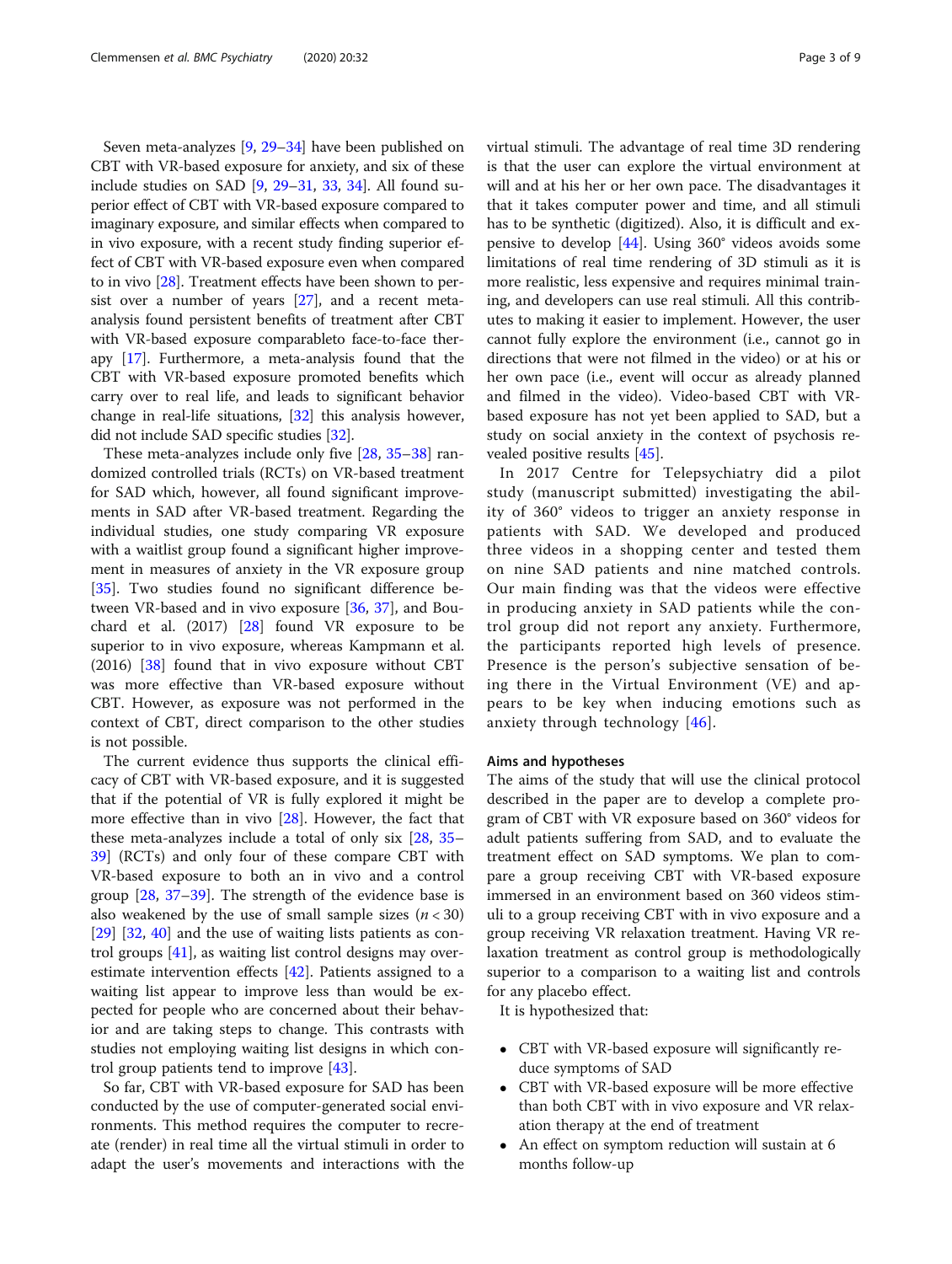# Methods

# Design

The study is designed as a three arm randomized controlled trial comparing a group receiving CBT with VRbased exposure, a group receiving CBT with in vivo exposure and a group receiving VR relaxation.

# Participants and recruitment

Patients have to meet the following criteria:

# Inclusion criteria

- Able to comprehend the Danish language.
- $\bullet$  ≥18 years.
- Fulfill the diagnostic criteria for SAD according to ICD-10 (F40.1) or ICD-11 (6B04).

# Exclusion criteria

- Previously diagnosed with psychosis, Autism Spectrum Disorder or severe depression.
- Participating in other psychotherapeutic treatments during the study.
- Substance dependence disorder.
- Severe cyber-sickness (corresponding to motion sickness).
- If on medication, medication must be stable for 6 months prior to the study and during the study (i.e., no changes in type of medication or dosage).

Patients are recruited from the mental health services in the Region of Southern Denmark and from the Internet clinic at the Centre for Telepsychiatry (CTP). Patients are also recruited from the job centers in this Danish region. Case managers in these centers have in some cases experienced difficulties in getting people hired due to psychological problems and specifically due to what might be SAD. Most case managers have an educational background as social workers and have received basic knowledge on mental health as part of their education. They will be further trained by the research leader to identify job seekers who have difficulties getting a job due to problems that might have its cause in SAD. The case managers will hand out written information material to potential patients. Furthermore, we will advertise on the homepages for the CTP, for the Region of Southern Denmark, and at a national health website [sundhed.dk](http://sundhed.dk)

Participants will receive written information material and be asked to complete an online version of the Social Interaction Anxiety Scale (SIAS) [\[47](#page-8-0)]. If the SAD patient meets the inclusion criteria they are invited to a meeting conducted either at the CTP or through video call for oral information and diagnostic assessment. All potential participants will have their diagnoses discussed at weekly clinical conference. Those who meet the inclusion criteria will be offered participation and be asked to sign an informed consent statement.

Study data will be collected and managed using the Research Electronic Data Capture (REDCap) tools [[48](#page-8-0)] hosted at the mental health services in the Region of Southern Denmark. REDCap is a secure, state-of-the-art web-based application designed to support data capture for research studies.

# Randomization and blinding

Patients are randomly assigned (by gender, age and baseline severity of SAD) to one of the following three arms in ratio 1:1:1 via the computerized randomization function in REDCap: 1) Individual CBT with VR-based exposure in session 2) Individual CBT with in vivo exposure in session or 3) Individual VR relaxation therapy. Assignment will be kept blind for patients and clinicians until the first exposure session. An equal number of patients will be assigned to each group, but at the end of treatment patients in the third group will be randomly re-allocated to one of the two former groups. This reallocation is done to reduce the total number of patients needed to be recruited, and to avoid the ethical problem of not offering effective treatment. Six months after end of treatment the patients in group 1 and 2 will be reassessed. There will not be a follow-up assessment of the patients in group 3, as they are re-allocated after week 10 (see Fig. [1\)](#page-4-0).

## Sample size

Previous studies [\[28](#page-7-0)] report an approximately 10 point drop in SIAS for standard treatment with in vivo exposure. However, a 20 point drop has been observed for CBT with VR-based exposure [\[28](#page-7-0)] with standard deviations around 15 points in all treatment groups. We calculated effect sizes and found that 38 subjects are required in each group to detect if VR treatment is significantly better than standard treatment with in vivo exposure in a t-test with 80% power at the 0.05 significance level using a two-sided hypothesis. However, patients in the VR relaxation group continues in one of the exposure groups, so only 76 subjects need to be recruited. To compensate for a possible 10% drop-out rate we plan to recruit 90 patients.

## Interventions

A treatment manual based on Bouchard and colleagues' adaptation [\[28](#page-7-0)] of the model and approach of Clark & Wells [[11,](#page-7-0) [49](#page-8-0)] and Craskes Inhibitory Learning Approach [[50,](#page-8-0) [51](#page-8-0)] will be applied for therapy. Treatment will be conducted by two clinical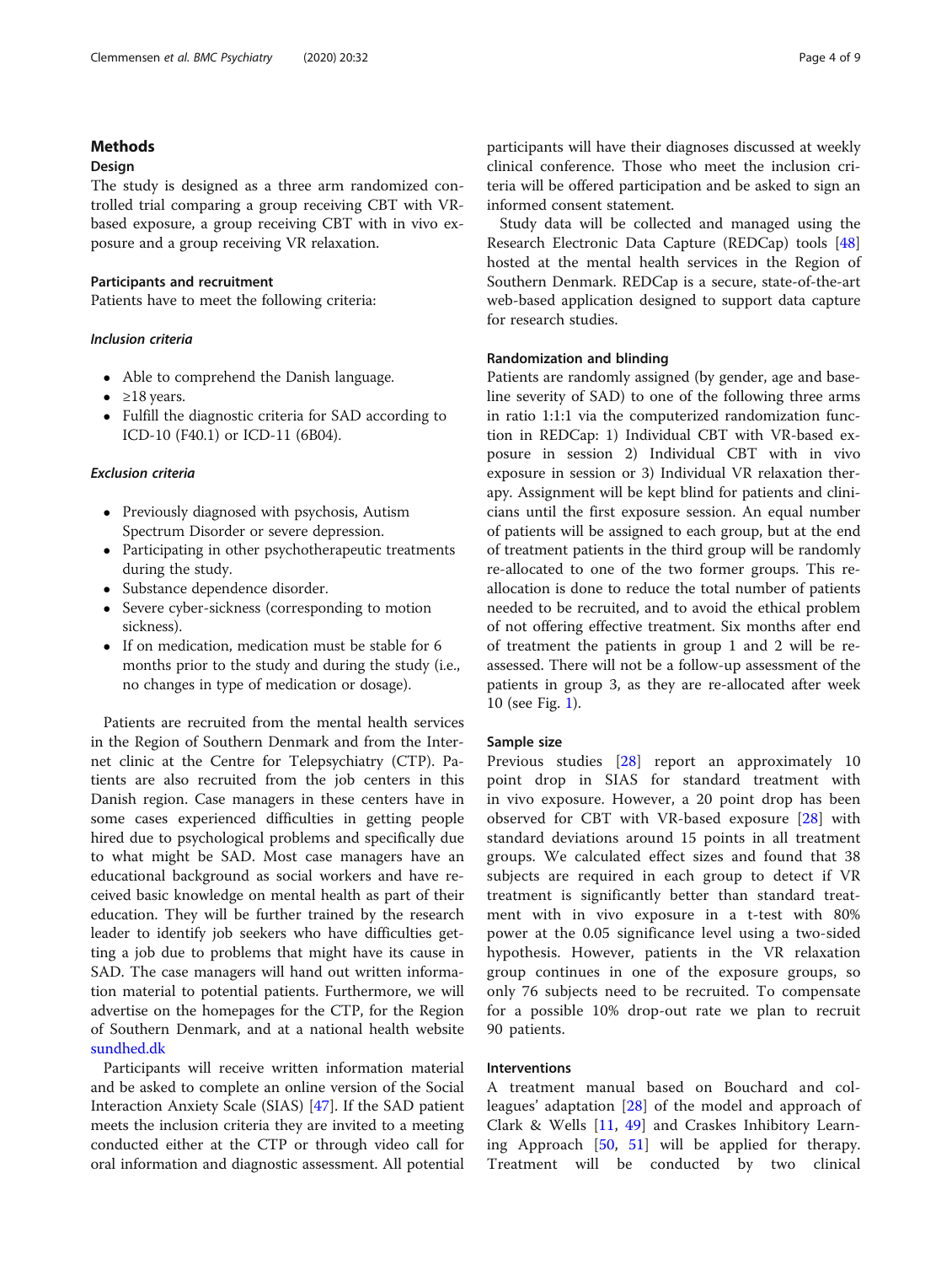<span id="page-4-0"></span>

psychologists who will receive supervision every second week. Ten percent of the sessions will be audio recorded to ensure adherence to the manual. Recorded sessions will be chosen evenly across the different stages of treatment to ensure that all aspects of the treatment are represented when adherence is controlled. Treatment will be conducted for 10 consecutive weekly 60 min sessions. In the first two treatment conditions sessions are scheduled as follows: Session one: Building a therapeutic alliance and psychoeducation about social anxiety and safety and avoidance behaviors. Session two to four: Cognitive restructuring. Session five to nine: Exposure in either in vivo or VR. Session 10: Relapse prevention. To ensure a fair comparison of the effect of VR and in vivo exposure, these treatment arms are identical except for exposure. All exposure happens in session, and whereas the exposure scenarioes in the CBT with VRbased exposure arm are limited to the scenarios mentioned below,there is a free choice of situation in the in vivo arm. This is to ensure a treatment as close to treatment as usual as possible in this arm. A recent meta-analysis found between-session interventions to be a significant moderator of attrition in both in vivo and VR-based exposure treatment  $[52]$  $[52]$  $[52]$ . Thus, to reduce dropout rate, and to adapt to treatment as usual

at the mental health services in the region, homework is encouraged.

# Cognitive behavioral therapy with virtual reality based exposure

CBT with VR-based exposure will use 360° 3D videos with three scenarios: a) riding a bus, b) going to a school cafeteria and c) a job interview. These scenarios were chosen based on clinical experience and frequently reported difficult situations in the literature [[28](#page-7-0), [38](#page-8-0)]. The order of the scenarios is jointly decided by the patient and therapist. In the videos, the patients can make choices which determine the further course of the exposure scenario. For example, in the bus scenario, the system informing the passengers about the upcoming bus stop is out of order. Therefore, the patient has to ask the driver to tell when this is his or her stop to exit, when they reach the relevant stop. Depending on whether or not the patient decides to do so, the video will skip to one of two alternative directions of the scenario. During the VR exposures the therapist will also motivate the patient towards acting in ways they consider socially unacceptable or threatening (such as sneezing or putting a napkin on his/her head) to elicit fear of ridicule, and to help the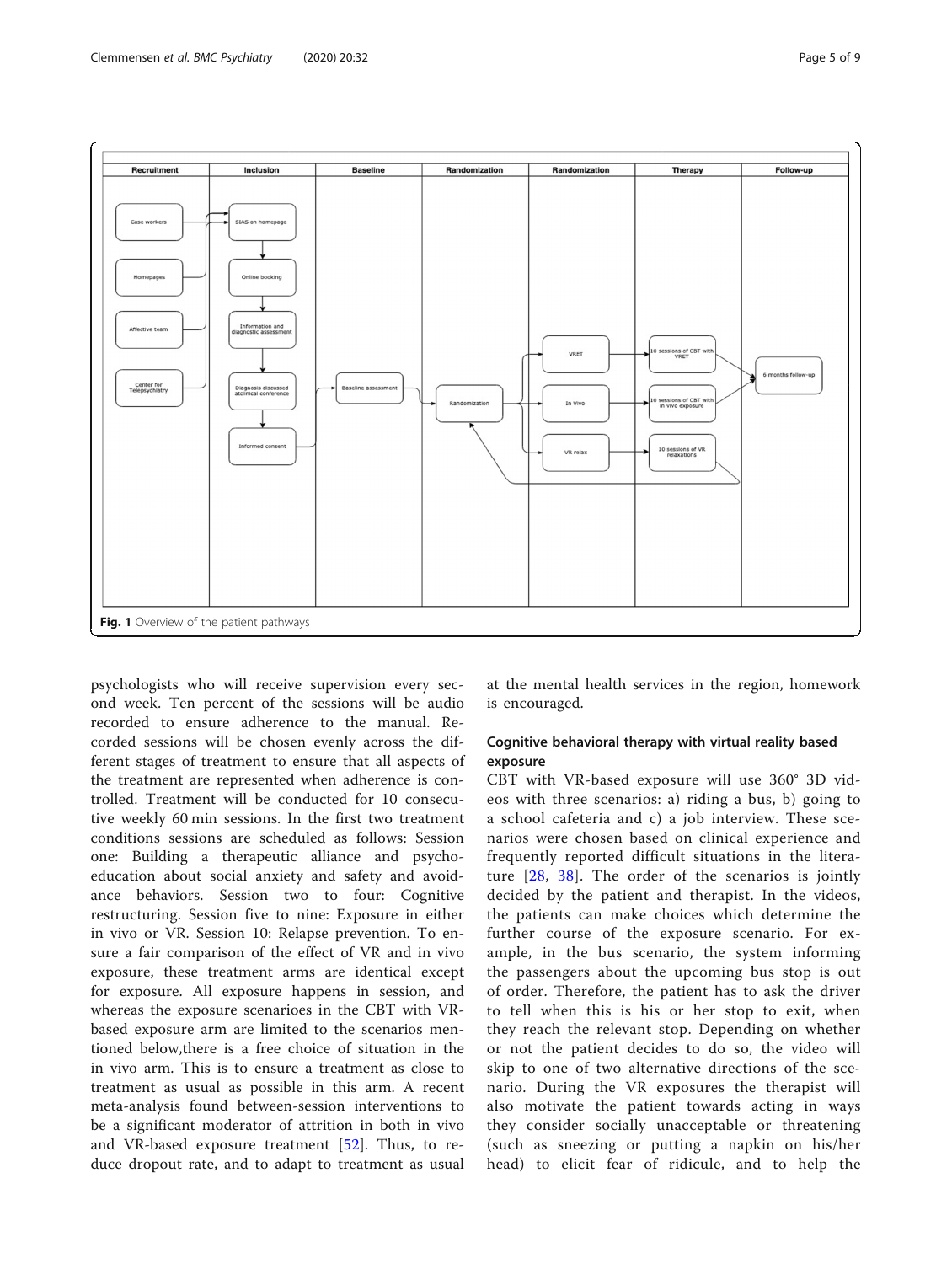patient learn to bend their rigid rules for social interaction.

#### Cognitive behavioral therapy with in vivo exposure

In vivo exposure consists of therapist-guided exposure which takes place either inside or outside the therapist's office with active modelling from the therapist in early sessions.. Similarly to the VR-based exposure during in vivo exposure the therapist will motivate the patient towards acting in ways they consider socially unacceptable or threatening.

# Virtual reality relaxation therapy

VR relaxation therapy will consist of a 360° 3D scenario of swimming with dolphins, created by the dolphin swim club [\(www.thedolphinswimclub.com\)](http://www.thedolphinswimclub.com). Swimming with real wild dolphins has been shown to have a positive effect on anxiety, although not specifically on SAD [[53](#page-8-0)].

# **Assessment**

Diagnostic assessment will be conducted with the short version of the Present State Examination (PSE) supplemented with the anxiety section from the full version. PSE is a semi-structured interview, intended to provide an objective evaluation of present mental disorders. It contains 140 items, each scored on a 3-point or 4-point scale [\[54](#page-8-0)].

# Primary and secondary outcome measures

The primary outcome is degree of severity of SAD symptoms, which will be assessed at baseline, before exposure sessions, post-treatment and at the 6 months follow-up, with the Social Interaction Anxiety Scale (SIAS). SIAS is a measure of anxiety in social interactional situations and consist of 20 items scored 0–4. The total score range from 0 to 80 with a score higher than 43 indicating that SAD is probable [\[47\]](#page-8-0). The scale

| <b>Table 1</b> Overview of measurements |
|-----------------------------------------|
|-----------------------------------------|

has been used and validated in international research, has good psychometric properties [[47,](#page-8-0) [55](#page-8-0)], and focus on the interactional aspects of SAD, more so than on situations in which the person may be observed or scrutinized by others.

As a measure of general functioning at baseline, posttreatment and at the follow-up we use the EQ-5D-5 L. The EQ-5D-5 L is a standardized instrument for measuring generic health status [[56,](#page-8-0) [57](#page-8-0)]. To study the practical and financial resources needed for exposure sessions, we include the questionnaire 'Specific Work for Exposure Applied in Therapy' (SWEAT). SWEAT measures cost and efforts required to conduct exposure sessions, and is filled out by the therapist after each exposure session [[58\]](#page-8-0). As a measure of the therapeutic alliance we use the Working Alliance Inventory-Short Revised (WAI-SR) questionnaire, which assesses three key aspects of the therapeutic alliance: (a) agreement on the tasks of therapy, (b) agreement on the goals of therapy and (c) development of an affective bond [\[59](#page-8-0)].

# Other measures

Symptoms of ADHD and severity of autism spectrum disorder (ASD) characteristics will be assessed at baseline with the adult ADHD self-report scale (ASRS v1.1) [[60\]](#page-8-0) and the Social Responsiveness Scale (SRS-2) [[61\]](#page-8-0) respectively. Both ADHD and ASD are highly comorbid with SAD, and both are characterized by frequent social difficulties [[62](#page-8-0), [63\]](#page-8-0). Although patients with a diagnosis of ADHD are excluded, subsyndromal symptoms might complicate treatment. Alcohol and drug use will be assessed with the Alcohol Use Disorders Identification Test (AUDIT) [\[64\]](#page-8-0) and the drug use disorders identification test (DUDIT) [[65](#page-8-0)] respectively. Depressive symptoms will be assessed with the Beck Depression Inventory-II (BDI-II) [\[66](#page-8-0)], which is the most widely used instrument for detecting depression. (see Table 1).

|                                                            | Instrument Items |     | Screening<br>baseline | Before exposure<br>sessions | Weekly at exposure<br>sessions | Post-<br>treament | Follow-<br>up |
|------------------------------------------------------------|------------------|-----|-----------------------|-----------------------------|--------------------------------|-------------------|---------------|
| SAD                                                        | <b>SIAS</b>      | 20  | $+$                   | $+$                         |                                | $^{+}$            | $+$           |
| Diagnoses                                                  | PSE              | 140 | $+$                   |                             |                                |                   |               |
| Cost and efforts required to conduct<br>exposure sessions. | SWEAT            | 11  | $\equiv$              | $^{+}$                      | $^{+}$                         |                   |               |
| ASD characteristics                                        | SRS-2            | 65  | $+$                   |                             |                                |                   |               |
| <b>ADHD</b>                                                | ASRS             | 18  | $+$                   |                             |                                |                   |               |
| General functioning                                        | EQ-5D-5L         | 26  | $+$                   | $^{+}$                      |                                | $^{+}$            | $^{+}$        |
| Working Alliance Inventory                                 | <b>WAI-SR</b>    | 12  |                       |                             |                                | $\ddot{}$         |               |
| Alcohol use                                                | <b>AUDIT</b>     | 10  | $+$                   | $+$                         |                                | $\ddot{}$         |               |
| Substance use                                              | <b>DUDIT</b>     | 11  | $+$                   | $+$                         |                                | $^{+}$            |               |
| Depression                                                 | <b>BDI-II</b>    | 21  | $+$                   | $+$                         |                                | $\ddot{}$         |               |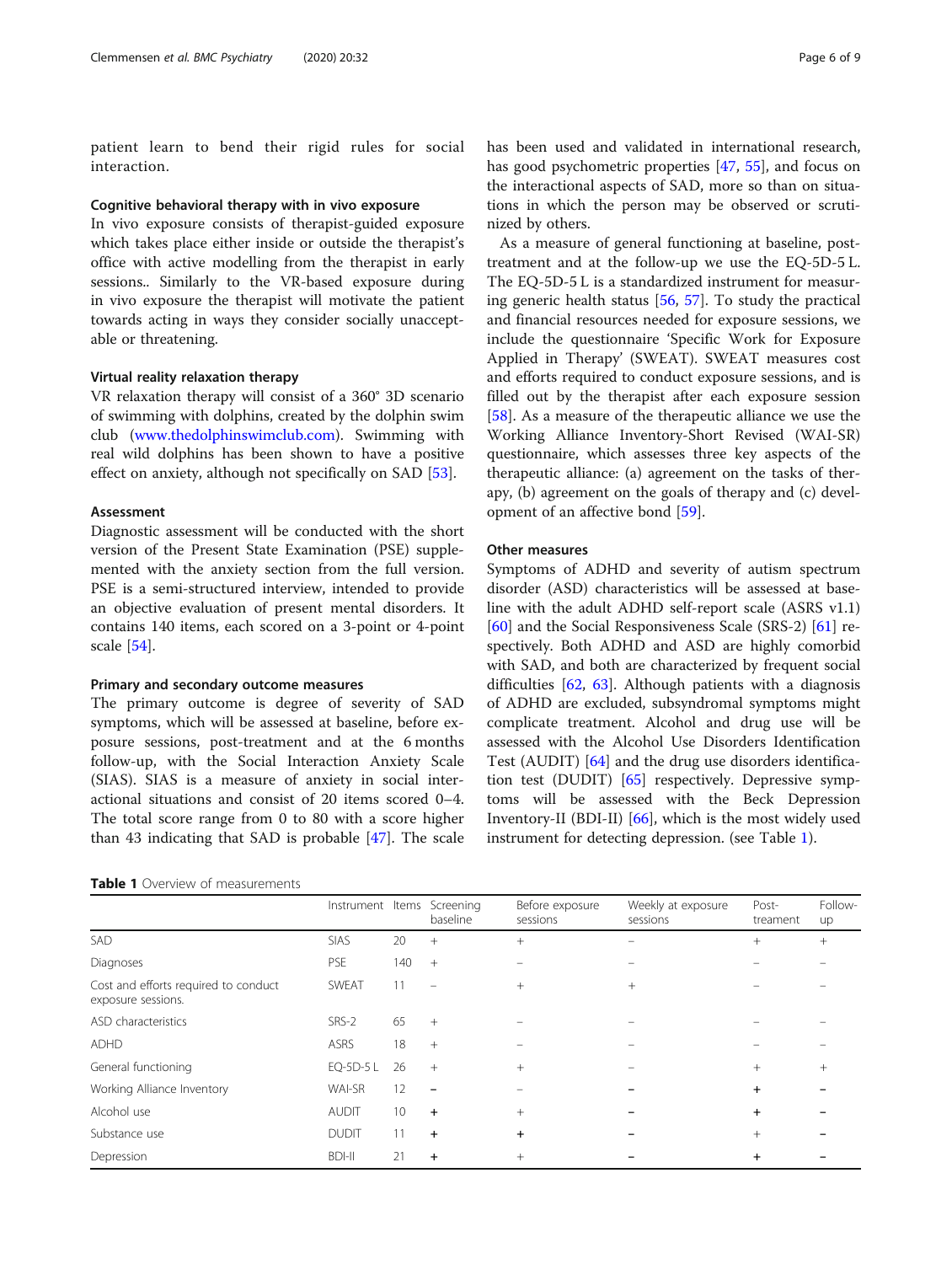# Statistical methods

The effect of the treatment will be analyzed using a linear mixed effects (LME) model with the SIAS score as the outcome and treatment group and assessment point (baseline, before exposure sessions, post-treatment and six months follow-up) as the independent variables, allowing intercepts to vary between patients. The moderating effect of ADHD symptoms severity, autism spectrum characteristics, depressive symptoms, alcohol and drug use on the treatment outcome will be investigated by including them as covariates in the regression. Comparisons for the SWEAT will be performed with ttests, set two-tailed.

# Institution

The study will be hosted at the research unit at the CTP in the Mental Health Services of Southern Denmark. The research unit operates in the broad and interdisciplinary research field called telepsychiatry and e-mental health. It has a strong emphasis on translational and applied clinical research of novel use of technology in the field of mental health. CTP has its own multidisciplinary team for development and implementation with competencies within agile and user driven development and management of innovative E-mental health solutions. The team collaborates closely with the research unit in order to support careful handling of tech-development throughout the process of development, research and clinical implementation. The location has been approved by the National Committee on Health Research Ethics for the Region of Southern Denmark (Project-ID S-20180085).

# Production of videos

The 360° 3D video scenarios will be produced by KHORA Virtual Reality Denmark. KHORA will plan and manage the whole development process and will be responsible for filming and editing the VR content and building the VR platform, and responsible for development of content design and testing protocol in relation to the technical quality. The development will be informed using input from researchers, clinicians and engineers throughout the process. Scenarios will be produced one at the time and pilot testing will be conducted before the next scenario is produced. Patients admitted at the Mental Health Services of Southern Denmark, and former psychiatric patients attending Værekstedet Maskine Amager (MMA) will be helping with the pilot testing. For the VR relaxation therapy scenarios from The Dolphin Swim Club which will be integrated in the app alongside the exposure scenarios.

# **Discussion**

There are currently no published RCT studies on CBT with VR exposure based on 360° videos as SAD treatment. Furthermore, the current study will be the first Danish SAD treatment program that includes VR technology in a manner that takes advantage of the therapeutic possibilities this technology provides. Positive findings will support the use of CBT with VR-based exposure as an alternative, or supplement, to in vivo exposure. This is important because we still need more effective treatment options for SAD, considering the early onset of the disorder [[67\]](#page-8-0) and the negative effects on social skills. If the treatment proves successful, it is the intention to introduce it as an alternative at the Centre for Telepsychiatry (CTP) and, in the longer term, other psychiatric departments. With time and further technical refinement, this therapy might be carried out in the home of the patients, and thereby be helpful for patients who would not otherwise seek treatment because of severe fear of social interactions.

# Timetable and research plan

The current study will be carried out during 2019–2022. We are currently developing, producing and piloting the videos, and plan to begin recruitment and treatment of patients at the end of 2019. During this period a manuscript for a study protocol article will also be prepared. Recruitment and treatment will continue throughout 2020. During the first half of 2021 the follow-up assessments will be carried out. Afterwards, data analysis will be conducted and manuscripts for three further publications in international journals will be prepared.

# Compensation

The study is covered by The Patient Compensation Association. In order to increase motivation and acknowledge efforts to answer questionnaires for research use, the patients are rewarded with a gift card worth 500 DKK. Following finalization of treatment in accordance with guidelines from the Danish Committee on Health Research Ethics. Furthermore patients will be offered transport compensation.

#### Abbreviations

ADHD: Attention-Deficit/Hyperactivity Disorder; ASD: Autism Spectrum Disorder; ASRS: ADHD self-report scale; AUDIT: Alcohol Use Disorders Identification Test; BDI-II: Beck Depression Inventory-II; CBT with VR-based exposure: Cognitive Behavioral Therapy with Virtual Reality based Exposure; CBT: Cognitive Behavioral Therapy; CTP: Centre for Telepsychiatry; DUDIT: Drug Use Disorders Identification Test; PSE: Present State Examination; RCT: Randomized Controlled Trial; REDCap: Research Electronic Data Capture; SAD: Social Anxiety Disorder; SIAS: Social Interaction Anxiety Scale; SRS-2: Social Responsiveness Scale 2ed; SWEAT: Specific Work for Exposure Applied in Therapy; VR: Virtual Reality; WAI-SR: Working Alliance Inventory-Short Revised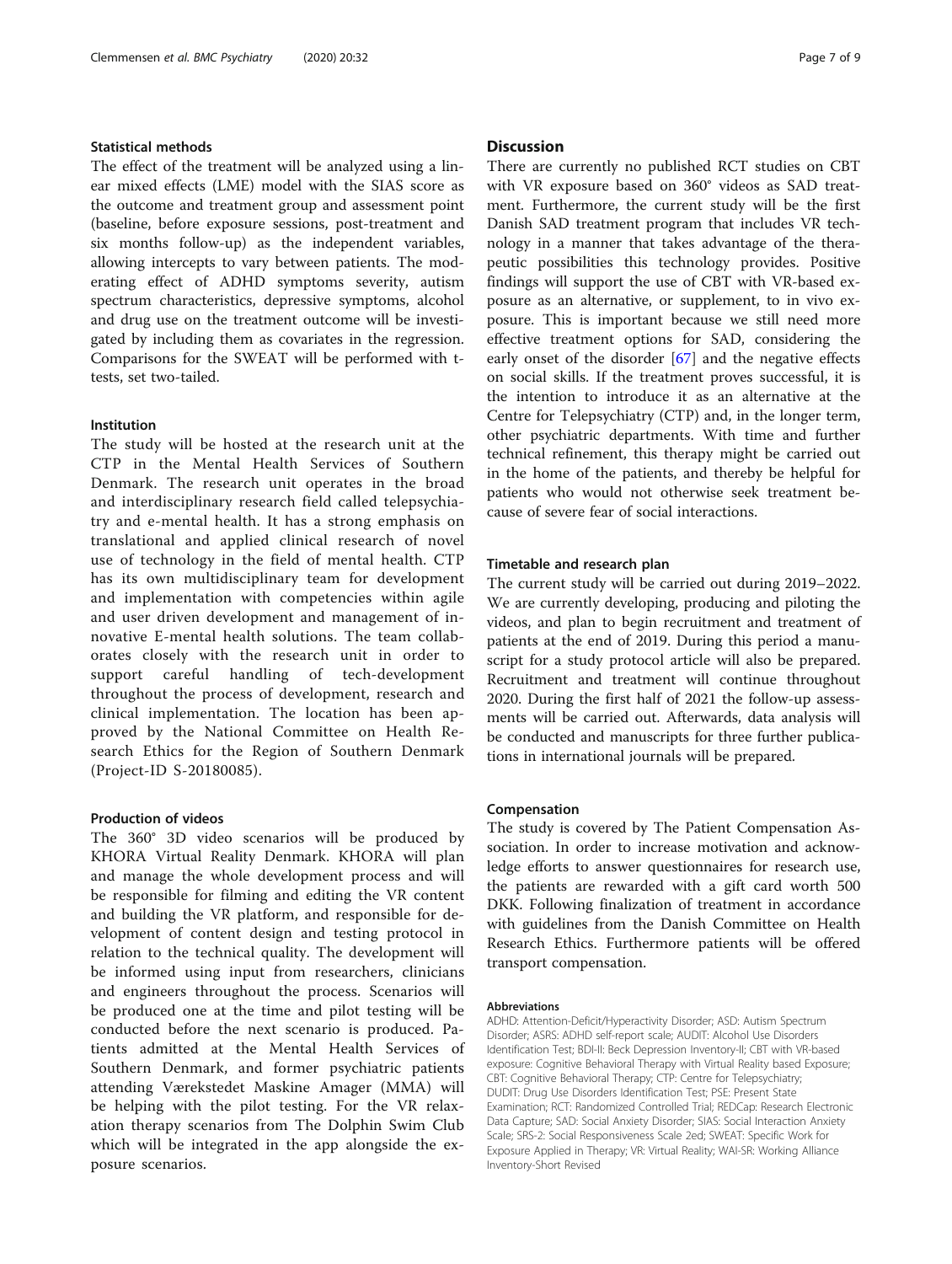# <span id="page-7-0"></span>Acknowledgements

We would like to thank statistician Christian Sibbersen for helping with the power estimation and the section on statistical methods.

# Authors' contributions

LC: Conceived the study and wrote the draft for the manuscript. SB, JR, JRMJ and MBL contributed to the development of the design. TTH and JHN contributed to the literature search. All authors contributed to refinement of the study protocol and approved the final manuscript.

#### Funding

The study is funded by the Research Fund of the Mental Health Services of Southern Denmark, J.B. Winsløvs Vej 20 indg. 220B, 5000 Odense C.(A2985), and the Jascha Fund (case 7668) The funding sources had no role in the design of this study and will not have any role during its execution, analyses, interpretation of the data, or decision to submit results.

#### Availability of data and materials

Not applicable.

### Ethics approval and consent to participate

The study has been approved by the National Committee on Health Research Ethics for the Region of Southern Denmark (Project-ID S-20180085). All participants receive both written and oral information about the project and signed written informed consent is provided by all participants in the study. Additionally, the study is registered at the Danish Data Protection Agency, under the umbrella review for health research at the Region of Southern Denmark (2008-58-0035), and at [clinicaltrials.gov\(](http://clinicaltrials.gov)j.nr (NCT03973541) June 3rd 2019.

#### Consent for publication

Not applicable.

#### Competing interests

S.B. is consultant to and own equity in Cliniques et Développement In Virtuo, which develops virtual environments, and conflicts of interests are managed according to UQO's conflict of interests policy; however, Cliniques et Développement In Virtuo did not create the virtual environments to be used in this study.

### Author details

<sup>1</sup>Center for Telepsychiatry, Mental Health Services in the Region of Southern, Copenhagen, Denmark. <sup>2</sup> Department of Psychoeducation and Psychology, University du Québec en Outaouais, Gatineau, Canada. <sup>3</sup>Center for Clinical Intervention and Neuropsychiatric Schizophrenia Research (CINS) and Center for Neuropsychiatric Schizophrenia Research (CNSR), Mental Health Centre Glostrup, University of Copenhagen, Glostrup, Denmark.

# Received: 18 June 2019 Accepted: 22 January 2020 Published online: 30 January 2020

#### References

- Alonso J, Lepine JP, Committee ESMS. Overview of key data from the European Study of the Epidemiology of Mental Disorders (ESEMeD). J Clin Psychiatry. 2007;68(Suppl 2).
- 2. Craske MG, Stein MB. Anxiety. Lancet. 2016;388(10063).
- 3. Stein DJ, et al. The cross-national epidemiology of social anxiety disorder: Data from the World Mental Health Survey Initiative. BMC Med. 2017;15(1).
- 4. Keller MB. The lifelong course of social anxiety disorder: a clinical perspective. Acta Psychiatr Scand Suppl. 2003;417:85–94.
- 5. Stein MB, Stein DJ. Social anxiety disorder. Lancet. 2008;371(9618).
- 6. Eng W, RG H. Social anxiety disorder. In: Freeman C, Power M, editors. Handbook of evidence-based psychotherapies A guide for research and practice. Chichester: John Wiley & Sons Ltd; 2007. p. 367–83.
- 7. Olfson M, et al. Barriers to the treatment of social anxiety. Am J Psychiatry. 2000;157(4).
- Schneier FR, et al. Social anxiety disorder and alcohol use disorder comorbidity in the National Epidemiologic Survey on alcohol and related conditions. Psychol Med. 2010;40(6):977–88.
- Kampmann IL, Emmelkamp PM, Morina N. Meta-analysis of technologyassisted interventions for social anxiety disorder. J Anxiety Disord. 2016; 42:71–84.
- 10. Andersson G, P C. Social phobia (social anxiety disorder). In: Draper C, O'Donohue WT, editors. Stepped care and e-health: Practical applications to behavioral disorders. New York: Springer; 2011. p. 99–114.
- 11. Clark DM, et al. Cognitive therapy versus fluoxetine in generalized social phobia: a randomized placebo-controlled trial. J Consult Clin Psychol. 2003; 71(6):1058–67.
- 12. Bouchard S, et al. Description of a treatment manual for in virtuo exposure with specific phobia. In: Eichenberg C, editor. Virtual Reality in Psychological, Medical and Pedagogical Applications. Rijeka: InTech; 2012. p. 82–108.
- 13. Tardif N, Therrien CE, Bouchard S. Re-examining psychological mechanisms underlying virtual reality-based exposure for spider phobia. Cyberpsychol Behav Soc Netw. 2019;22(1):39–45.
- 14. Rodebaugh TL, Holaway RM, Heimberg RG. The treatment of social anxiety disorder. Clin Psychol Rev. 2004;24(7):883–908.
- 15. Bouchard S, Côté S, Richard DC. Virtual reality applications for exposure. In: Handbook of exposure therapies; 2007. p. 42.
- 16. Bouchard S, Wiederhold BK, Bossé J. Advances in virtual reality and anxiety disorders; 2014.
- 17. Repetto C, et al. Virtual reality and mobile phones in the treatment of generalized anxiety disorders: a phase-2 clinical trial. Pers Ubiquit Comput. 2013;17(2):8.
- 18. Gega L, Smith J, Reynolds S. Cognitive behaviour therapy (CBT) for depression by computer vs. therapist: patient experiences and therapeutic processes. Psychother Res. 2013;23(2):218–31.
- 19. Safir MP, Wallach HS, Bar-Zvi M. Virtual reality cognitive-behavior therapy for public speaking anxiety: one-year follow-up. Behav Modif. 2012;36(2):235–46.
- 20. Fuch P, Moreau G, Guitton P. Virtual Reality: Concepts and Technologies. New York: CRC Press; 2011.
- 21. Gregg L, Tarrier N. Virtual reality in mental health : a review of the literature. Soc Psychiatry Psychiatr Epidemiol. 2007;42(5):343–54.
- 22. Flores-Arredondo JH, Assad-Kottner C. Virtual reality: a look into the past to fuel the future. Bull R Coll Surg Engl. 2015;97(10):3.
- 23. Stupar-Rutenfrans S, Ketelaars LEH, van Gisbergen MS. Beat the fear of public speaking: Mobile 360 degrees video virtual reality exposure training in home environment reduces public speaking anxiety. Cyberpsychol Behav Soc Netw. 2017;20(10):624–33.
- 24. Garcia-Palacios A, et al. Comparing acceptance and refusal rates of virtual reality exposure vs. in vivo exposure by patients with specific phobias. CyberPsychol Behav. 2007;10(5):722–4.
- 25. Gutierrez-Maldonado, J., B.K. Wiederhold, And G. Riva, Future Directions: How Virtual Reality Can Further Improve the Assessment and Treatment of Eating Disorders and Obesity. Cyberpsychol Behav Soc Netw, 2015.
- 26. Levin MF, Weiss PL, Keshner EA. Emergence of virtual reality as a tool for upper limb rehabilitation: incorporation of motor control and motor learning principles. Phys Ther. 2015;95(3):415–25.
- 27. Freeman D, et al. Virtual reality in the assessment, understanding, and treatment of mental health disorders. Psychol Med. 2017;47(14):2393–400.
- 28. Bouchard S, et al. Virtual reality compared with in vivo exposure in the treatment of social anxiety disorder: a three-arm randomised controlled trial. Br J Psychiatry. 2017;210(4):276–83.
- 29. Parsons TD, Rizzo AA. Affective outcomes of virtual reality exposure therapy for anxiety and specific phobias: a meta-analysis. J Behav Ther Exp Psychiatry. 2008;39(3):250–61.
- 30. Powers MB, Emmelkamp PM. Virtual reality exposure therapy for anxiety disorders: a meta-analysis. J Anxiety Disord. 2008;22(3):561–9.
- 31. Opris D, et al. Virtual reality exposure therapy in anxiety disorders: a quantitative meta-analysis. Depress Anxiety. 2012;29(2):85–93.
- 32. Morina N, et al. Can virtual reality exposure therapy gains be generalized to real-life? A meta-analysis of studies applying behavioral assessments. Behav Res Ther. 2015;74:18–24.
- 33. Chesham RK, Malouff JM, Schutte NS. Meta-Analysis of the Efficacy of Virtual Reality Exposure Therapy for Social Anxiety. Behav Chang. 2018;1(15).
- 34. Carl E, et al. Virtual reality exposure therapy for anxiety and related disorders: a meta-analysis of randomized controlled trials. J Anxiety Disord. 2019;61:27–36.
- 35. Harris SR, Kemmerling RL, North MM. Brief virtual reality therapy for public speaking anxiety. CyberPsychol Behav. 2002;5(6):543–50.
- 36. Klinger E, et al. Virtual reality therapy versus cognitive behavior therapy for social phobia: a preliminary controlled study. CyberPsychol Behav. 2005;8(1):76–88.